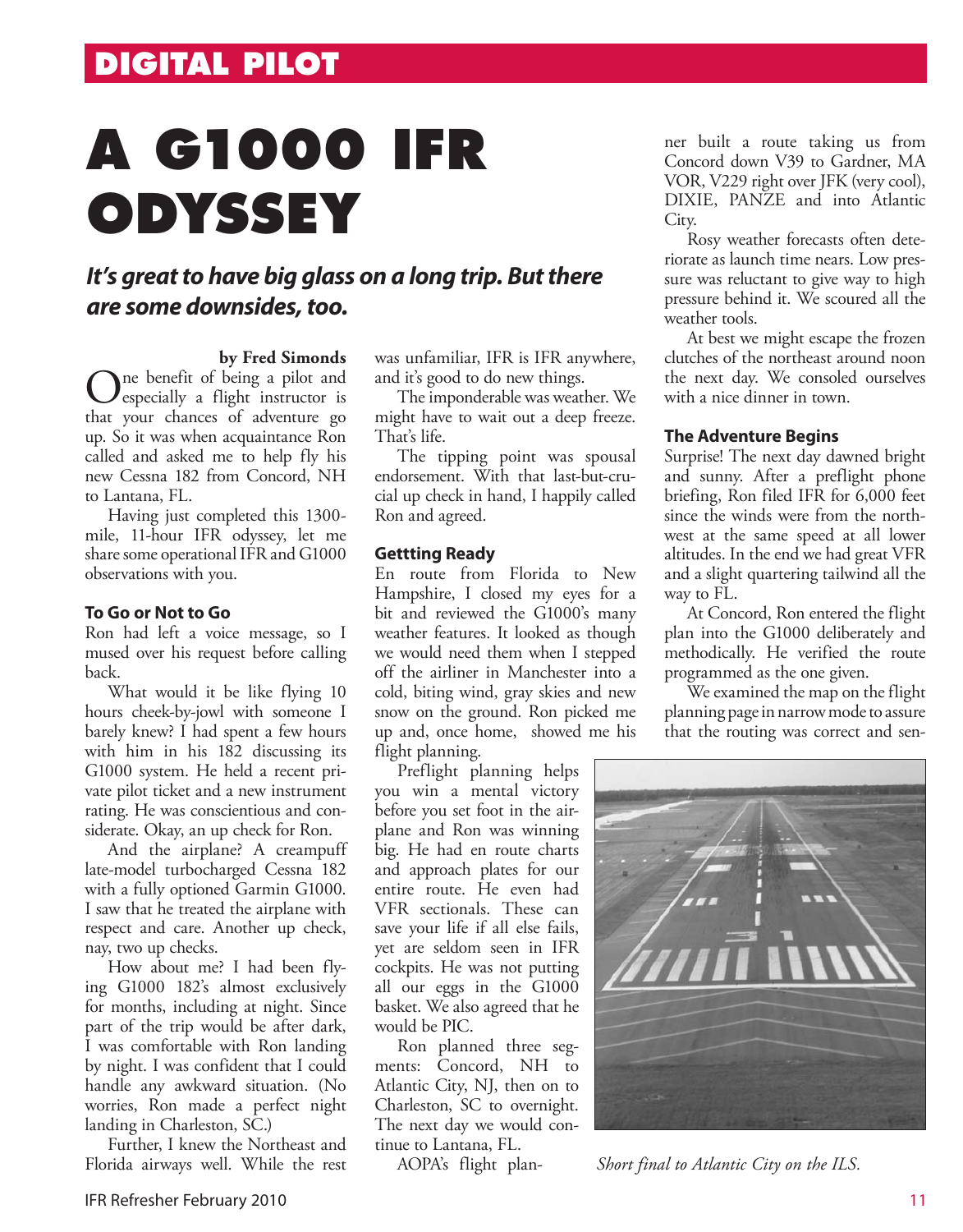## **DIGITAL PILOT**



*After vectors around the hot Gamecock B MOA the question faced was how to rejoin V1.*

sible. Egregious errors stick out like sore thumbs. If unhappy with ATC's routing, we would say so before leaving the ground.

We preflighted his G1000 (See my "Preflight Your G1000" article in *IFR Refresher*, July, 2009) to be sure the system was feeling its best. Key items included verifying that both GPS receivers work with enough satellites (3 for 2-dimensional navigation and 4 for 3-d nav), and ensuring that all G1000 components function on the System Status page.

On long trips small things matter more. We reset the trip odometers. Ron set our fuel level before departure to validate the navigation range ring. It proved reassuring in flight to see us always well inside the inner ring, especially in unknown territory.

After departure, Ron engaged the GFC700 autopilot and we climbed

to 6000. We tracked our way to Atlantic City with many frequency changes.

En route, Ron and I went over some lesser-known G1000 features while maintaining situational awareness, monitoring ATC and looking for traffic.

At Atlantic City, Ron executed a nice ILS to runway 31. He wisely asked for a progressive taxi clearance to and later from the FBO while we monitored our progress with a paper airport diagram and the G1000's Safe Taxi feature.

Just for fun we filed direct

Charleston. What we got was radar vectors to Waterloo, then V1 to Salisbury, Md. VOR, direct Norfolk, VA, direct Charleston. There is logic in filing direct and just letting ATC give you whatever they're going to give you.

#### **Paper Sometimes Trumps Glass**

We were confused as we sought to figure out what a Waterloo is. Yes, a VOR, but the identifier? It's in the G1000 "Nearest" page group, but

the paper en route chart proved much faster. Throughout the trip we found paper charts and approach plates invaluable.

Our second leg was the longest at 507 nm. We settled in for the 4.2 hr

*On to Charleston after being cleared direct..*

flight, the last half at night.

Washington Center called us as traffic to fighters being vectored to land at Langley AFB. Then he called us advising a pair of F-22 Raptors at our nine o'clock at 5,000 feet. He cautioned us to stay at 6,000 as if to say we were not being intercepted.

Looking down, I could clearly see the gray, twin-tailed planforms go by. The traffic map showed one diamond and no altitude. I think Raptors use a passive reflector when they want to be seen on radar. Reflectors don't do Mode C, but could we say our G1000 found a Raptor?

West of Myrtle Beach, we were vectored around the hot Gamecock B MOA controlled by Jacksonville Center. (See chart.) Center turned us to 140° to join V1. Being near the MOA, it was impossible to go direct PLANN without clipping the MOA's corner. How then to join V1?

My first thought was VOR: join the 234° radial from Myrtle Beach, then load V1 starting at PLANN. It was the only time we considered using VOR. The entire trip was via GPS.

We could have set PLANN direct, then used OBS mode to fly south to PLANN once clear of the MOA. A cruder way would have been to keep hitting the Direct button until clear.

Being vectored, we could have set the G1000 to start V1 at Myrtle

#### *(continued on page 16)*



12 IFR Refresher February 2010